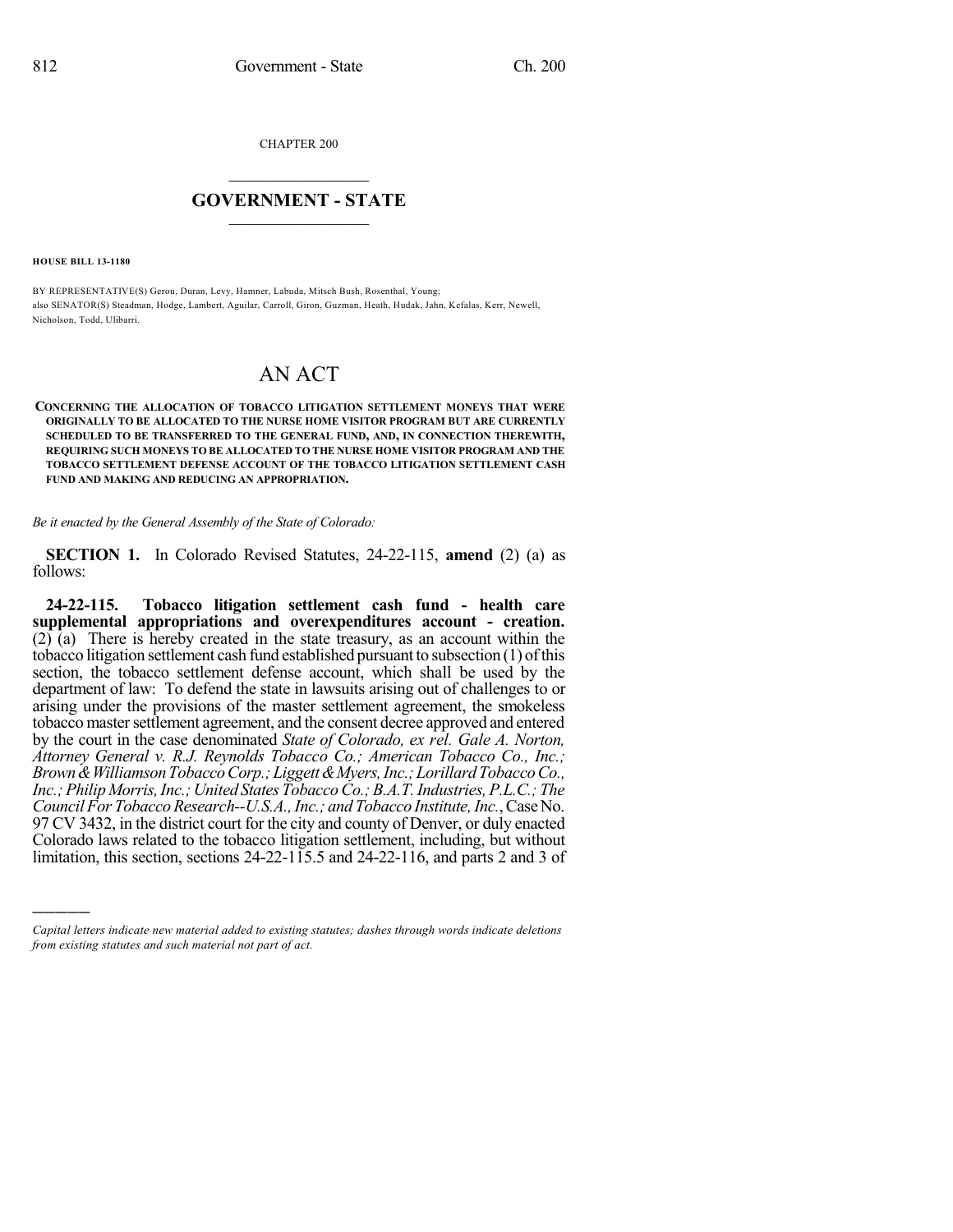article 28 of title 39, C.R.S.; to defend the state against claims of entitlement to tobacco litigation settlement moneys by any person, as defined in section 2-4-401 (8), C.R.S.; to enforce and defend all rights and obligations of the state under said settlement agreements, decree, or laws; and to resolve any dispute with any participating manufacturer, as defined in section 39-28-302 (6), C.R.S., or nonparticipating manufacturer, as defined in section 39-28-302 (5), C.R.S., that arises under the provisions of said settlement agreements, decree, or laws. Notwithstanding the provisions of subsection (1) of this section and section 24-22-115.5, the tobacco settlement defense account shall consist CONSISTS of all tobacco litigation settlement moneys received by the attorney general and transmitted to the state treasurer to compensate the state for attorney fees, court costs, or other expenses incurred by the state in obtaining the tobacco litigation settlement, ALL TOBACCO LITIGATION SETTLEMENT MONEYS TRANSFERRED TO THE ACCOUNT AS REQUIRED BY SECTION 24-75-1104.5 (1) (a), and all interest derived from the deposit and investment of moneys in the tobacco settlement defense account. Any moneys received by the state treasurer to compensate the state for attorney fees, court costs, or other expenses, including all interest derived from the deposit and investment of such moneys after receipt by the state treasurer, shall be transferred to the tobacco settlement defense account for use in accordance with the provisions of this subsection (2).

**SECTION 2.** In Colorado Revised Statutes, 24-75-1104.5, repeal and reenact, **with amendments,** (1) (a) as follows:

**24-75-1104.5. Use of settlement moneys - programs - repeal.** (1) Except as otherwise provided in subsections  $(1.3)$  and  $(5)$  of this section, for the 2004-05 fiscal year and for each fiscal year thereafter, the following programs, services, or funds shall receive the following specified amounts from the settlement moneys received by the state in the preceding fiscal year:

(a) THE COLORADO NURSE HOME VISITOR PROGRAM CREATED IN ARTICLE 31 OF TITLE 25, C.R.S., SHALL RECEIVE THE FOLLOWING AMOUNTS, NOT TO EXCEED NINETEEN MILLION DOLLARS IN ANY FISCAL YEAR, AS PROVIDED IN SECTION 25-31-107, C.R.S.:

(I) FOR THE 2004-05 FISCAL YEAR, NINE PERCENT OF THE TOTAL AMOUNT OF SETTLEMENT MONEYS RECEIVED BY THE STATE;

(II) FOR THE 2005-06 FISCAL YEAR, TEN PERCENT OF THE TOTAL AMOUNT OF SETTLEMENT MONEYS RECEIVED BY THE STATE;

(III) FOR THE 2006-07 FISCAL YEAR, ELEVEN PERCENT OF THE TOTAL AMOUNT OF SETTLEMENT MONEYS RECEIVED BY THE STATE;

(IV) FOR THE 2007-08 FISCAL YEAR, TWELVE PERCENT OF THE TOTAL AMOUNT OF SETTLEMENT MONEYS RECEIVED BY THE STATE;

(V) FOR THE 2008-09 AND 2009-10 FISCAL YEARS, THIRTEEN PERCENT OF THE TOTAL AMOUNT OF SETTLEMENT MONEYS RECEIVED BY THE STATE;

(VI) FOR THE 2010-11 FISCAL YEAR, FOURTEEN PERCENT OF THE TOTAL AMOUNT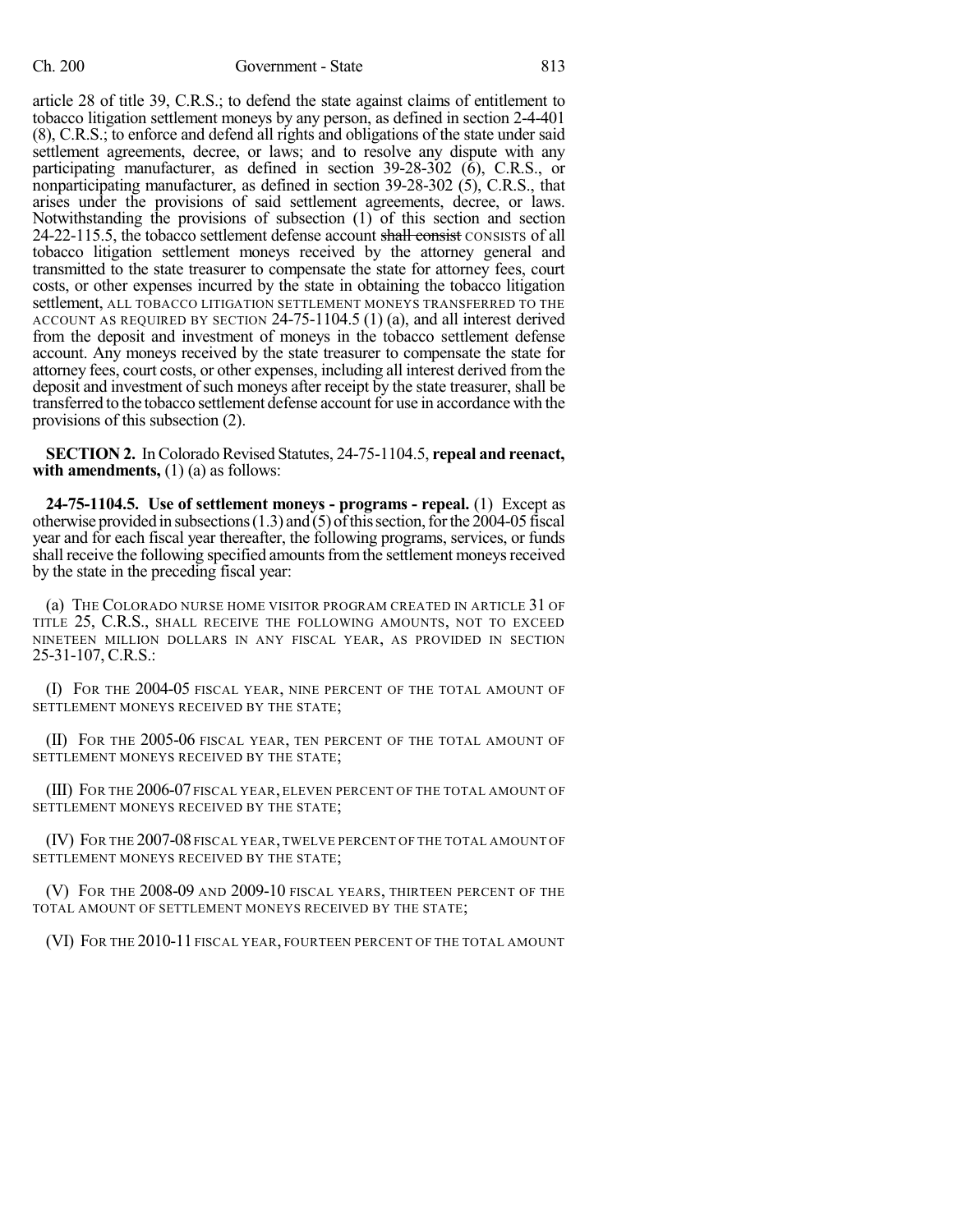OF SETTLEMENT MONEYS RECEIVED BY THE STATE;

(VII) FOR THE 2011-12FISCAL YEAR,THE GREATER OF FOURTEEN PERCENT OF THE TOTAL AMOUNT OF SETTLEMENT MONEYS RECEIVED BY THE STATE OR TWELVE MILLION SEVEN HUNDRED TWENTY-SEVEN THOUSAND THREE HUNDRED FIFTY DOLLARS. THE DIFFERENCE BETWEEN FIFTEEN PERCENT OF THE TOTAL AMOUNT OF SETTLEMENT MONEYS RECEIVED BY THE STATE AND THE AMOUNT ACTUALLY RECEIVED BY THE PROGRAM PURSUANT TO THIS SUBPARAGRAPH (VII) SHALL BE TRANSFERRED TO THE GENERAL FUND.

(VIII) FOR THE 2012-13 FISCAL YEAR, THE GREATER OF FOURTEEN PERCENT OF THE TOTAL AMOUNT OF SETTLEMENT MONEYS RECEIVED BY THE STATE OR TWELVE MILLION SEVEN HUNDRED TWENTY-SEVEN THOUSAND THREE HUNDRED FIFTY DOLLARS. THE DIFFERENCE BETWEEN SIXTEEN PERCENT OF THE TOTAL AMOUNT OF SETTLEMENT MONEYS RECEIVED BY THE STATE AND THE AMOUNT ACTUALLY RECEIVED BY THE PROGRAM PURSUANT TO THIS SUBPARAGRAPH (VIII) SHALL BE TRANSFERRED TO THE TOBACCO SETTLEMENT DEFENSE ACCOUNT OF THE TOBACCO LITIGATION SETTLEMENT CASH FUND.

(IX) FOR THE 2013-14FISCAL YEAR, SEVENTEEN PERCENT OF THE TOTAL AMOUNT OF SETTLEMENT MONEYS RECEIVED BY THE STATE LESS ONE MILLION DOLLARS, WHICH ONE MILLION DOLLARS SHALL BE TRANSFERRED TO THE TOBACCO SETTLEMENT DEFENSE ACCOUNT OF THE TOBACCO LITIGATION SETTLEMENT CASH FUND;

(X) FOR THE 2014-15 FISCAL YEAR, EIGHTEEN PERCENT OF THE TOTAL AMOUNT OF SETTLEMENT MONEYS RECEIVED BY THE STATE LESS ONE MILLION DOLLARS, WHICH ONE MILLION DOLLARS SHALL BE TRANSFERRED TO THE TOBACCO SETTLEMENT DEFENSE ACCOUNT OF THE TOBACCO LITIGATION SETTLEMENT CASH FUND;

(XI) FOR THE 2015-16 FISCAL YEAR, NINETEEN PERCENT OF THE TOTAL AMOUNT OF SETTLEMENT MONEYS RECEIVED BY THE STATE LESS ONE MILLION DOLLARS, WHICH ONE MILLION DOLLARS SHALL BE TRANSFERRED TO THE TOBACCO SETTLEMENT DEFENSE ACCOUNT OF THE TOBACCO LITIGATION SETTLEMENT CASH FUND; AND

(XII) FOR THE 2016-17 FISCAL YEAR AND FOR EACH FISCAL YEAR THEREAFTER, NINETEEN PERCENT OF THE TOTAL AMOUNT OF SETTLEMENT MONEYS RECEIVED BY THE STATE.

**SECTION 3.** In Colorado Revised Statutes, 25-31-107, **amend** (2) (d) (III) (C), (2) (d) (III) (D), (2) (d) (III) (E), and (2) (d) (III) (F) and **add** (2) (d) (III) (G) as follows:

**25-31-107. Selection of entities to administer the program - grants - nurse home visitor program fund - created.** (2) (d) (III) (C) For the 2011-12 and 2012-13 fiscal years, the state treasurer shall transfer to the fund the greater of FOURTEEN PERCENT OF THE TOTAL AMOUNT OF SETTLEMENT MONEYS RECEIVED BY THE STATE OR twelve million seven hundred thirty-seven thousand three hundred fifty dollars. or the same percentage of the total amount of moneys received by the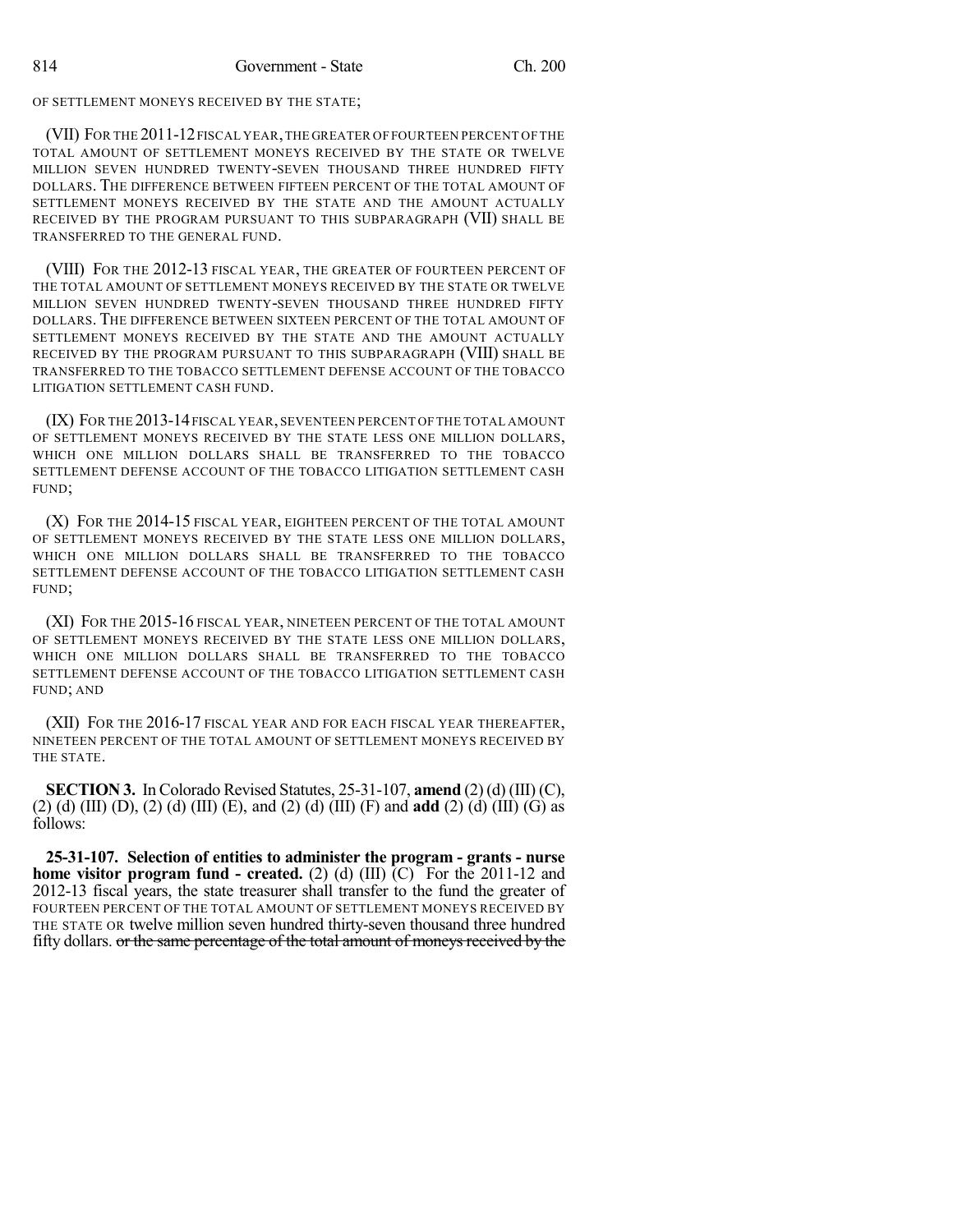state as was transferred to the fund for the 2010-11 fiscal year.

(D) For the 2013-14 fiscal year, the state treasurer shall transfer to the fund fifteen SEVENTEEN percent of the total amount of moneys received by the state LESS ONE MILLION DOLLARS.

(E) For the 2014-15 fiscal year, and for each fiscal year thereafter through the 2016-17 fiscal year, the state treasurer shall increase the percentage transferred to the fund by one percent over the percentage transferred to the fund in the preceding fiscal year THE STATE TREASURER SHALL TRANSFER TO THE FUND EIGHTEEN PERCENT OF THE TOTAL AMOUNT OF MONEYS RECEIVED BY THE STATE LESS ONE MILLION DOLLARS.

(F) For the  $2017-18$  fiscal year and for each fiscal year thereafter, 2015-16 FISCAL YEAR, the state treasurershall transfer to the fund nineteen percent of the total amount of moneys received by the state LESS ONE MILLION DOLLARS.

(G) FOR THE 2016-17FISCAL YEAR AND FOR EACH FISCAL YEAR THEREAFTER,THE STATE TREASURER SHALL TRANSFER TO THE FUND NINETEEN PERCENT OF THE TOTAL AMOUNT OF MONEYS RECEIVED BY THE STATE.

**SECTION 4. Appropriation - adjustments to 2013 long bill.** (1) For the implementation ofthis act, appropriations made in the annual general appropriation act to the department of law for the fiscal year beginning July 1, 2013, are adjusted as follows:

(a) The general fund appropriation for various centrally appropriated line items in the administration section is decreased by \$29,556.

(b) The general fund appropriation for consumer protection and antitrust is decreased by \$153,795.

(c) The general fund appropriation for tobacco litigation is decreased by \$1,250,000.

(2) In addition to anyother appropriation, there is herebyappropriated, out of any moneys in the tobacco settlement defense account of the tobacco litigation settlement cash fund created in section 24-22-115 (2) (a), Colorado Revised Statutes, not otherwise appropriated, to the department of law, for the fiscal year beginning July 1, 2013, the sum of \$1,433,351, or so much thereof as may be necessary, to be allocated for the implementation of this act as follows:

(a) \$29,556 for various centrally appropriated line items in the administration section;

(b) \$153,795 for consumer protection and antitrust; and

(c) \$1,250,000 for tobacco litigation.

**SECTION 5. Appropriation.** In addition to any other appropriation, there is hereby appropriated, out of any moneys in the nurse home visitor program fund